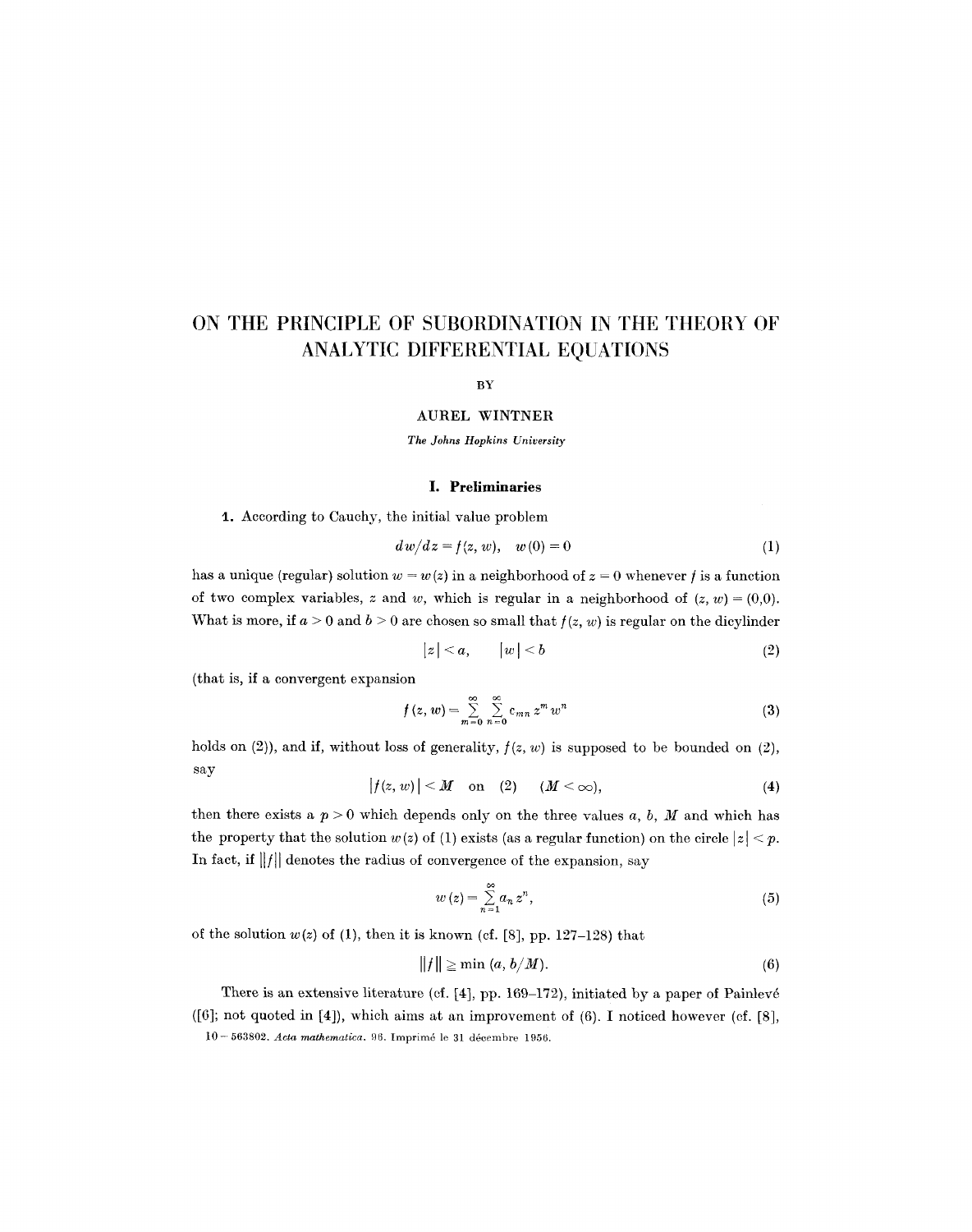pp. 128-129) that (6) is the *best* estimate of its kind (and that (6) cannot be improved in terms of *universal* constants even if  $f(z, w)$  is restricted to be independent of z, that is, even if (1) and (6) reduce to

$$
dw/dz = f(w), \quad w(0) = 0 \tag{7}
$$

and  $||f|| \ge b/M$  respectively).

From the methodical point of view, it is worth mentioning that (6) has never been proved by the procedure which seems to be the most natural one, namely, by inserting (3) and  $(5)$  in  $(1)$  and comparing the coefficients of like powers of z. The trouble is that the assumption (4) fails to imply (with reference to the *fixed* constants  $a, b, M$  which belong to f) the inequality which results if  $f(z, w)$  is replaced by  $f^*(z, w)$  in (4), where  $f^*(z, w)$ denotes the "best majorant" of (3),

$$
f^*(z, w) = \sum_{m=0}^{\infty} \sum_{n=0}^{\infty} |c_{mn}| z^m w^n
$$
 (8)

(even though (8) is convergent on (2) whenever (3) is).

By avoiding  $(8)$ , and using Fejér's estimate  $(2]$ , pp. 22-24) of the Cesaro sums in connection with (3) itself, I found in a more general context [9] that the method of the comparison of coefficients is capable of supplying something like (6), namely,

$$
||f|| \ge \min(a, \frac{1}{2}b/M). \tag{9}
$$

But (6) shows that the  $\frac{1}{2}$  is superfluous in (9), and this has thus far been proved only by methods adapted from the real field, such as the method of successive approximations or the "polygonal" methods of Cauchy-Lipschitz or Peano. On the other hand, a glance at the proof in [9] shows that the  $\frac{1}{2}$  of (9) is just a manifestation of the  $\frac{1}{2}$  of Rogosinski (concerning power series in general; cf. [2], pp. 25-26) and, correspondingly, it can be expected that, in order to obtain (6) on the basis of compared coefficients, the Cesaro sums, rather than the partial sums, of (5) must be used.

2. In order to simplify the notations, it will, without loss of generality, be assumed that  $a = 1$  and  $b = 1$ . The resulting dicylinder (2) will be denoted by D:

$$
D = (|z| < 1, |w| < 1). \tag{10}
$$

Finally, it will be convenient to choose  $M$  to be its least possible value, that is, to replace (4) by

$$
M = \sup_D |f(z, w)|; \quad \text{so that} \quad M = M_f < \infty \tag{11}
$$

by assumption and, if the trivial case  $f(z, w) \equiv 0$  is disregarded,  $M > 0$ .

Accordingly, (6) means that

$$
||f|| \ge 1 \quad \text{if} \quad M \le 1, \quad \text{and} \quad ||f|| \ge 1/M \quad \text{if} \quad 1 < M < \infty. \tag{12}
$$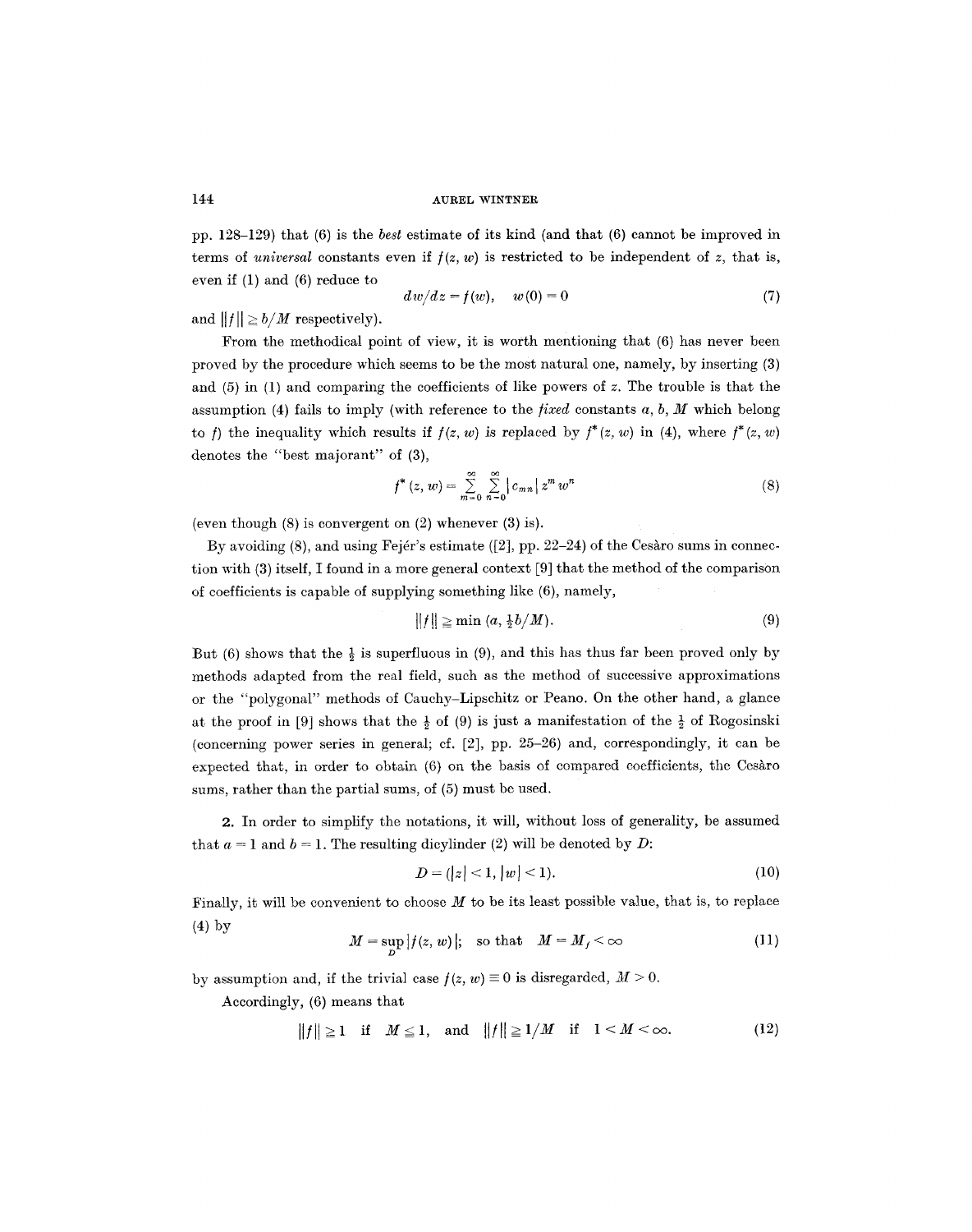Actually, the  $\geq$  in the second part of (12) can be improved to a  $>$ , that is,

$$
||f|| > 1/M \quad \text{if} \quad M > 1; \tag{13}
$$

cf. [12].

If (1) is of the particular form (7) (so that (11) reduces to

$$
M = \sup_{|w| < 1} |f(w)|,\tag{14}
$$

where  $0 < M < \infty$  by assumption), then the a of (2) can be chosen arbitrarily large, hence the alternative (12) reduces simply to

$$
||f|| \ge 1/M \quad \text{(for } 0 < M < \infty\text{)}.\tag{15}
$$

Actually, (15) can be improved to

$$
||f|| > 1/M \quad \text{(for } 0 < M < \infty\text{)},\tag{16}
$$

since, in the proof of (12), the assumption,  $M > 1$ , of (13) is used in the form  $b/M < a$ , whereas  $a$  is arbitrarily large (and  $b$  is 1) in the present case.

3. Cauchy's local existence theorem, referred to at the beginning of Section 1, merely states that  $||f|| > 0$ . He proved this by showing that

$$
||f|| \ge 1 - \exp(-2M)^{-1} \quad \text{(for } 0 < M < \infty\text{)}.\tag{17}
$$

Today it seems to be curious that Cauchy himself never applied his own "real" methods (the "Cauchy-Picard" or the "Cauchy-Lipschitz" method), methods which improve (17) to (12), in order to obtain  $||f|| > 0$ .

Cauchy's proof of (17) is based on what he called *calcul dee limites.* The latter comes from two sources, which will be referred to as (A) and (B):

(A) *Cauchy's coe//icient estimate.* In view of (11) and (10), the estimate in question states that

$$
|c_{mn}| \leq M \qquad (m, n = 0, 1, 2, ...)
$$
 (18)

holds for the coefficients of (3).

(B) *Cauchy's principle o/ majorants.* This principle (the truth of which follows by comparing coefficients in a recursive way) can be formulated as follows: If, besides (1) with (3), another initial value problem, say

$$
d W/dz = F(z, W), \qquad W(0) = 0,
$$
\n(19)

with

$$
F(z, W) = \sum_{m=0}^{\infty} \sum_{n=0}^{\infty} C_{mn} z^m W^n,
$$
\n(20)

is considered, and if (5) and

$$
W(z) = \sum_{n=1}^{\infty} A_n z^n \tag{21}
$$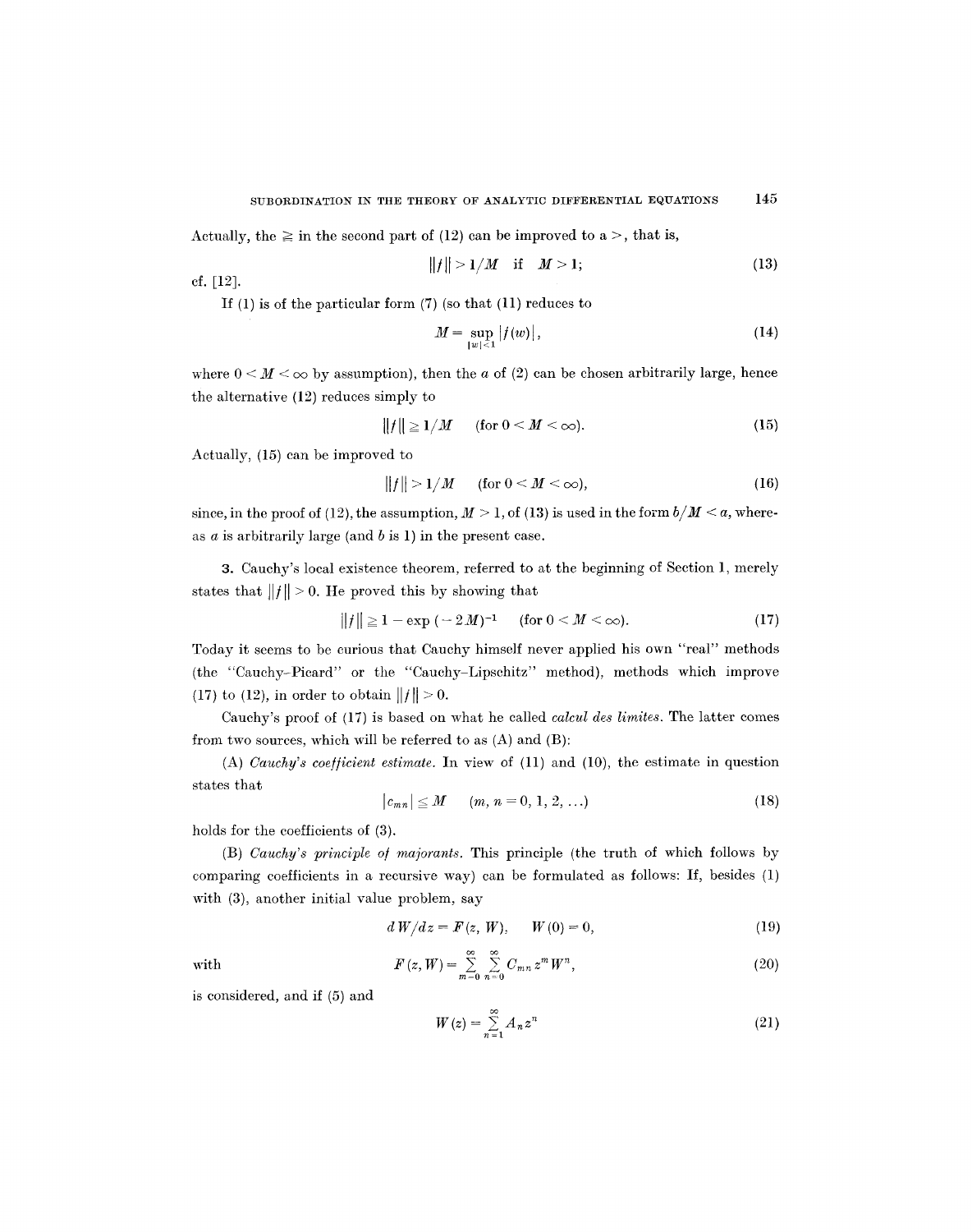represent the (in case of divergence for  $z = 0$ , just formal) solutions of (1) and (19) respectively, then the assumption

$$
|c_{mn}| \leq C_{mn} \qquad (m, n = 0, 1, 2, ...)
$$
 (22)

implies that

$$
|a_n|\leq A_n \qquad (n=1,2,\ldots),\tag{23}
$$

and therefore, in particular, that

$$
||f|| \ge ||F||. \tag{23 bis}
$$

It follows from (A) that the assumption of (B) is satisfied if  $F(z, W)$  is chosen as follows:

$$
F(z, W) = \sum_{m=0}^{\infty} \sum_{n=0}^{\infty} M z^m W^n \equiv M/(1-z) (1-W)
$$
 (24)

(where  $|z| < 1$  and  $|W| < 1$ ). But the case (24) of (19) can be solved explicitly (by separating the variables), and the resulting explicit form of the function  $W(z)$  (cf. [8], pp. 119-121) shows that  $||F|| = q$  (hence,  $||f|| \ge q$ ) holds for the positive number q which is the difference on the right of the inequality (17). Hence (17) follows from (23 bis).

This is Cauchy's proof of  $(17)$ . As observed by Stäckel (cf. [8], p. 120), the assumption (10), which requires more than (18), is not used in the proof of (17); in fact, (18) alone suffices. But (18) is satisfied even by the  $F = F(z, w)$  defined by (24) (where  $w = W$ ), and this  $f = F$  fails to satisfy (11) by any  $M < \infty$ , since it has a pole on the boundary of D.

It should be mentioned that if (1) is of the particular form (7), then Cauchy's own method can be applied to improve (17) to

$$
||f|| \geq (2M)^{-1} \qquad \text{(for } 0 < M < \infty\text{)}\tag{25}
$$

and, incidentally, to nothing better than (25) (note that (25) is twice as weak as the estimate (16) which, when improved to (16), is the *best* result on (7); cf. the parenthetical remark made in connection with (7) in Section 1). In fact, if  $f(z, w) = f(w)$ , then (24) can be replaced by

$$
F(z, W) = F(W)
$$
, where  $F(W) = \sum_{m=0}^{\infty} M W^m \equiv M/(1 - W)$  (26)

(where  $|W|$  < 1). But the case (26) of (19) can be solved by the inversion of a quadrature, and the resulting explicit form of the function  $W(z)$  shows that  $1/||F|| = 2M$  (hence,  $1/||f|| \le 2M$ ). Consequently, (25) follows from (23 bis).

#### II. The "best majorant" equation of Lindelöf

4. It is possible to apply (B) without involving (A) at all. In fact, the most favorable choice of  $C_{mn}$  in (22) is not Cauchy's choice,  $C_{mn} = M$ , but the choice  $C_{mn} = |c_{mn}|$ , first considered by Lindelöf  $[3]$ . Then  $(20)$  shows that  $(19)$  reduces to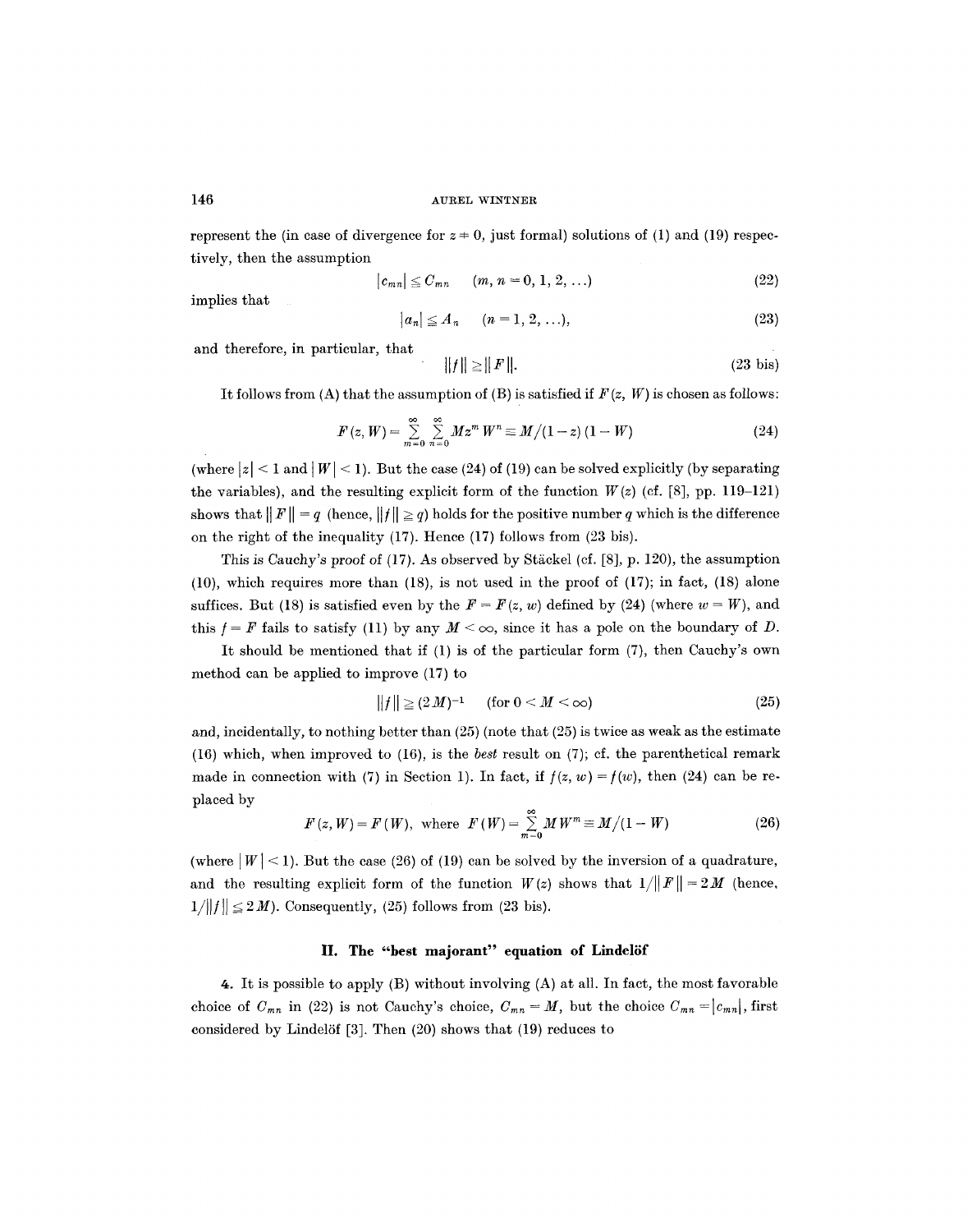$$
dw/dz = f^*(z, w), \quad w(0) = 0 \tag{27}
$$

(if w is written in place of W), where  $f^*(z, w)$  is defined by (8), and it follows from (23 bis) that

$$
||f|| \ge ||f^*||. \tag{28}
$$

But the circle  $|z| < ||f^*||$  is, in general, smaller than the circle  $|z| < ||f||$ . As emphasized already in  $[10]$ , this shows the disadvantage of treating  $(1)$  by any majorant method, since (27) is the *best* majorant of (1).

It is clear from (28) that more than (17), where  $f = f(z, w)$ , and (25), where  $f = f(w)$ , is contained in

$$
||f^*|| \ge 1 - \exp(-2M)^{-1} \quad (\text{for } 0 < M < \infty) \tag{29}
$$

and  $||f^*|| \geq (2M)^{-1}$  (for  $0 < M < \infty$ ) (30)

respectively. But since (17) and (25) depended only on (18), and since (18) remains true if  $c_{mn}$  is replaced by  $|c_{mn}|$ , the *calcul des limites* actually proves (29) or (30) when it proves (17) or (25).

Since (1), (8) and (10) imply that  $f^*(z, w)$  is regular on D if (and only if)  $f(z, w)$  is, it is possible to introduce, corresponding to the definition (11) of M, a norm  $M^*$  for  $f(z, w)$ by placing

$$
M^* = \sup_D |f^*(z, w)|.
$$
 (31)

But it is well known that (even if  $f(z, w)$  is a function of a single variable and is, in addition, uniformly continuous within the unit circle; cf. [2], pp. 29-31) the assumption,  $M < \infty$ , of (11) does not imply that  $M^* < \infty$ . On the other hand, if only those functions  $f(z, w)$  are considered on D which happen to satisfy the condition  $M^* < \infty$  (rather than just the condition  $M < \infty$ ; for the treatment of the general case, the case in which not even  $M < \infty$  holds, cf. [12]), then

 $||f^*|| \ge 1$  if  $M^* \le 1$ , and  $||f^*|| \ge 1/M^*$  if  $1 \le M^* < \infty$ . (32)

In fact,  $(32)$  follows if  $(12)$  is applied to  $(27)$ , rather than to  $(1)$  itself.

The estimate of  $||f||$  which results from (28) and (32) is the result of Lindelöf's paper [3]. He obtained (32) not as a consequence of (12) but by a peculiar combination of the method of comparison of coefficients with the method of successive approximations (this method of Lindelöf remained unnoticed in the literature until it was put to further use in [9]; subsequently, it was taken over by Kamke's *Di//erentialgleichungen* (1930) and it thus became generally known).

5. The estimate (29) of  $||f^*||$  has a structure quite different from the structure of (32), since (29) does not assume that  $M^* < \infty$  (but is, nevertheless, an estimate of  $||f^*||$ ,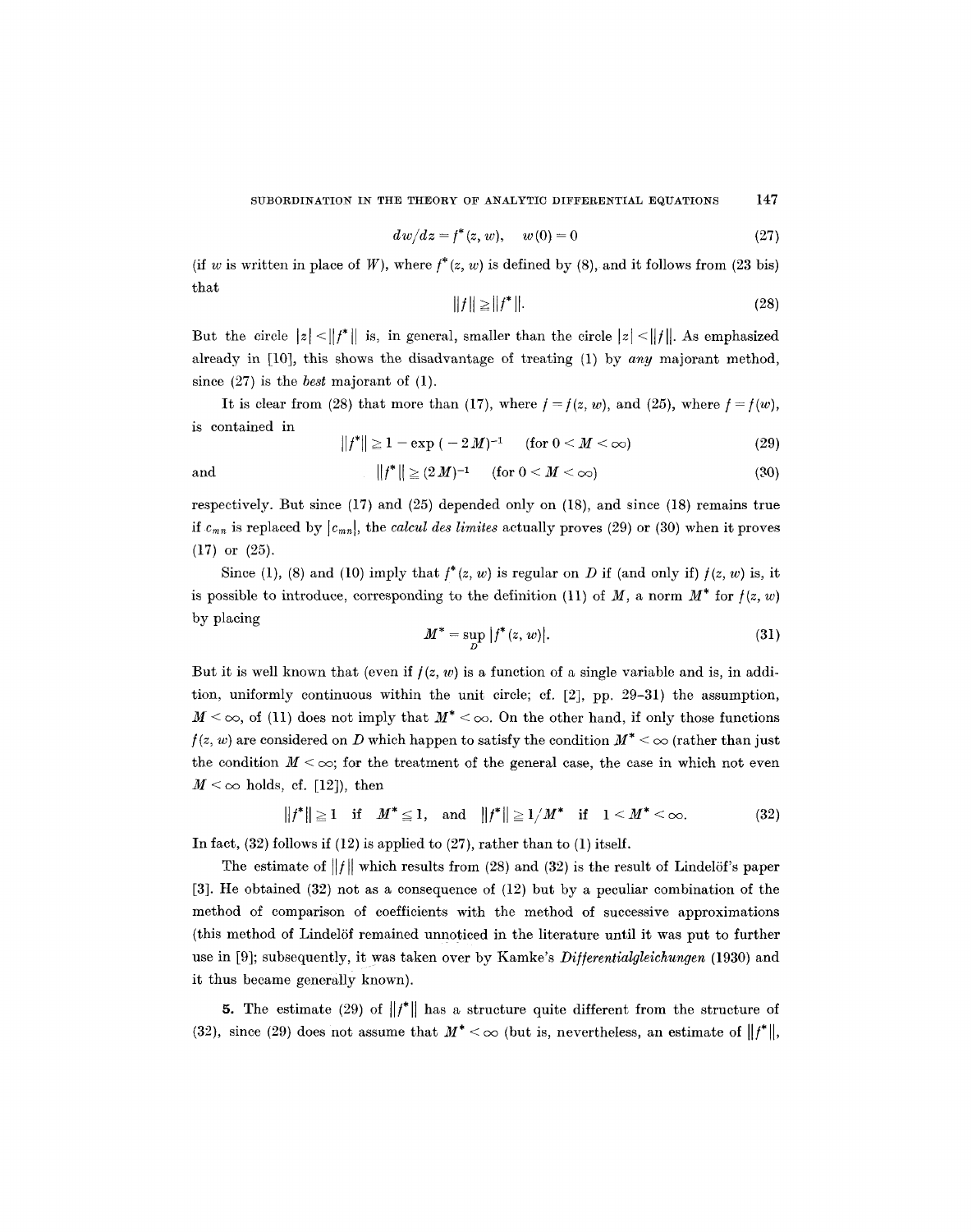rather than of  $||f||$ ). But (29) is bound to be quite rough in every other respect, since it does not depend on anything like (11), but merely on (18). It is therefore worth showing that it is possible to deduce from the "sharp" estimate (12) of  $||f||$  an estimate of  $||f^*||$ which, like (29), does not involve  $M^*$  but (except for a universal constant factor) has the same structure as (12) itself.

The estimate in question is the following:

$$
||f^*|| \geq 0 \quad \text{if} \quad M \leq 1, \quad \text{and} \quad ||f^*|| \geq \Theta/M \quad \text{if} \quad 1 < M < \infty,\tag{33}
$$

where  $\Theta$  is a universal constant, defined as the (unique) positive root of the transcendental equation

$$
\sum_{n=1}^{\infty} (n+1)^{\frac{1}{2}} \Theta^n = \frac{1}{2}
$$
 (34)

(incidentally, it will be clear from the proof that

$$
0 < \Theta < \frac{1}{3},\tag{35}
$$

the  $\frac{1}{3}$  being the universal constant of Bohr; cf. [2], pp. 32-34).

It will turn out (cf. Section 7) that (33) does not contain the best estimate of  $||f^*||$ (in terms of M alone). But since (33), in contrast to the best estimate of  $||f^*||$ , has the same structure as (12) itself, it is worthwhile to prove (33) directly.

6. First, if a power series

$$
\sum_{k=0}^{\infty} b_k t^k \tag{36}
$$

converges within the unit circle and if there exists a constant  $M$  majorizing the absolute value of the function (36) if  $|t|$  < 1, then

$$
|b_k| \leq 2(M - |b_0|)
$$
, where  $k = 1, 2, ...$ 

This inequality, due to Carathéodory, is connected with his and Toeplitz' criterion for power series having a non-negative real part in the circle  $|t| < 1$ . For a short direct proof, of. [2], pp. 33-34.

Next, if  $f(z, w)$  is regular on D and satisfies (11), then, by replacing  $(z, w)$  by  $(tz, tw)$ , where t varies on the circle  $|t| < 1$  and  $(z, w)$  is any point of D, it is seen from (3) that the conditions required of (36) are satisfied if

$$
b_k = \sum_{m+n=k} c_{mn} w^m z^n \qquad (k = 0, 1, ...).
$$

But since  $(w, z)$  is any point of  $(z, w)$ , the last two formula lines imply that

$$
\sup_{D} \left| \sum_{m+n=k} c_{mn} w^{m} z^{n} \right| \leq 2 \left( M - |c_{00}| \right), \quad \text{where } k = 1, 2, \dots \tag{37}
$$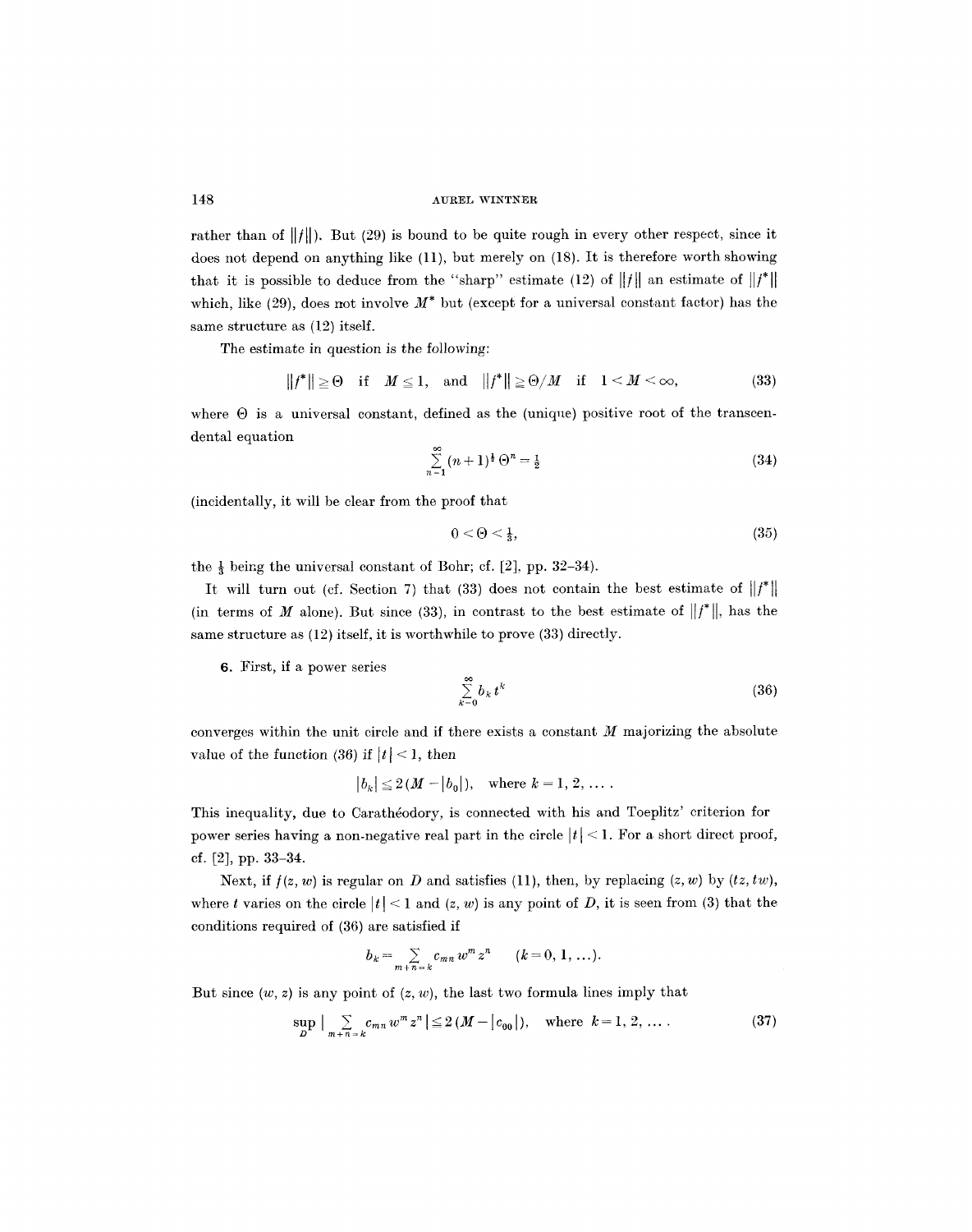7. In view of  $(11)$  and  $(37)$ , Parseval's relation implies that

$$
\left(\sum_{m+n=k} |c_{mn}|^2\right)^{\frac{1}{2}} \leq 2\left(M - |c_{00}|\right),
$$

and so, since there are  $k+1$  terms in the sum on the left,

$$
\sum_{m+n=k} |c_{mn}| \leq 2 (M - |c_{00}|) (k+1)^{\frac{1}{2}}
$$

(Schwarz), where  $k = 1, 2, \ldots$ . It follows therefore from (8) that, if  $0 < \Theta < 1$ ,

$$
f^*(\Theta, \Theta) \leq |c_{00}| + 2(M - |c_{00}|) \sum_{k=1}^{\infty} (k+1)^{\frac{1}{2}} \Theta^k
$$

and so, if  $\Theta$  is chosen to be the positive root of the equation (34),

$$
f^*(\Theta, \Theta) \leq M. \tag{38}
$$

What this actually proves is the following fact: If a function  $f(z, w)$  is regular on D, then (11) implies (38). This fact can be thought of as the two-dimensional analogue of the result of Bohr, referred to in connection with (35). But it remains undecided whether the absolute constant  $\Theta$ , defined by (35), is the best universal constant in (38).

It is clear from (8) that (4) (or, rather, that variant of (4) in which the  $\leq$  is relaxed to a  $\leq$ ) is satisfied if f, a, b, M are replaced by  $f^*, \Theta, \Theta, f^*(\Theta, \Theta)$  respectively. It follows therefore from (4) that

$$
||f^*|| \ge \min(\Theta, \Theta/f^*(\Theta, \Theta)).
$$
\n(39)

In view of (38), this proves (33).

Since  $\Theta$  < 1, for no value of M can the result (33) assure for the solution  $w(z)$  of (27) a circle

$$
|z| < R = R_M \tag{40}
$$

which comes close to the circle  $|z| < 1$ , the first factor of the product set (10) on which the  $f^*(z, w)$  of (27) is given as regular. On the other hand, (29) is free of this shortcoming, since it assures that  $R_M$  can be brought *arbitrarily close to* 1 by choosing M small enough.

But is it true that the solution  $w(z)$  of (27) must become regular on the *fixed* circle  $|z|$  < 1 whenever M is small enough? In other words, is it true that

$$
||f^*|| \ge 1 \quad \text{whenever} \quad 0 < M \le \Theta_0,\tag{41}
$$

where  $\Theta_0$  is a certain (sufficiently small) absolute constant? If  $||f^*||$  is replaced by  $||f||$ , then (12) shows that the answer becomes affirmative (the best value of the corresponding absolute constant being 1). But (11) and (31) are so far apart that (41) will be expected to be false. It turns out, however, that this argument is misleading; in other words, that (41) happens to be true for a certain  $\Theta_0 > 0$ .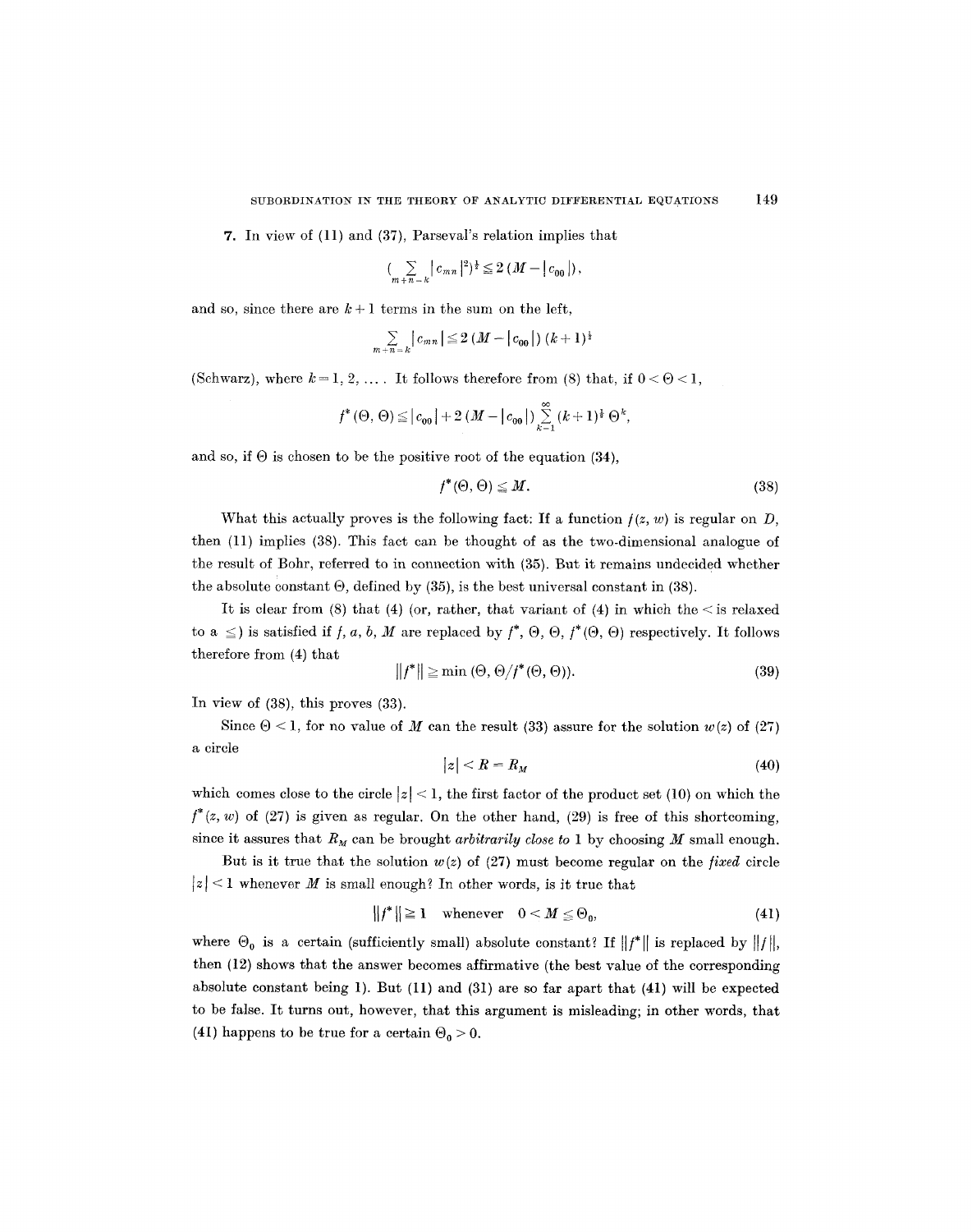More than this will be shown by proving the following fact, which will be the main result of this paper:

$$
||f^*|| \ge 1 \quad \text{if} \quad M \le \frac{1}{2}, \quad \text{and} \quad ||f^*|| \ge \sin\left(\frac{1}{4}\pi/M\right) \quad \text{if} \quad M \ge \frac{1}{2}.\tag{42}
$$

The two assertions of (42) coincide if  $M = \frac{1}{2}$ . The first assertion of (42) implies (41), with  $\Theta_0 = \frac{1}{2}$ . It is easy to verify that (42) contains both (29) and (33) as corollaries.

Note that (42), in contrast to (29) and (33), where  $\Theta \leq 1$ , has the same structure as (12). There are indications (cf. Section 12 below) that (42) is the best possible result for every M (in the same sense in which (12) is sure to be the best possible result for every  $M$ ; cf. the parenthetical remark made in connection with (7) in Section 1), but this will not he proved.

It will also be shown that if  $f(z, w)$  or  $f^*(z, w)$  is independent of z, as in (30), then (42) can he improved to

$$
||f^*|| \ge \frac{1}{4} \pi / M \qquad \text{(for } 0 < M < \infty\text{)}.
$$
\n(43)

This, of course, is sharper than (30), and (43) seems to be final (in the same sense in which (15) is sure to be final).

The proofs will be adaptations of those developed in [13], where, however, the issues are disguised by the choice  $M = 1$  and by the introduction of an erroneous "transcendental" equation".

# **III. The Parseval subordination of the "best majorant" equation**

8. Instead of Cauehy's principle of majorants, formulated under (B) in Section 3, recourse will have to be had to the following comparison theorem (C) (which is the particular case of a more general lemma on "subordination," a lemma in which the comparison function, the  $F$  of  $(C)$  below, need not be a power series but can be any continuous function of the non-negative variables  $r = |w|, s = |z|$ ).

(C) The principle of subordination. If  $f(z, w)$  and  $F(z, w)$  are regular on a dicylinder  $D$  about  $(0, 0)$ , say on  $(10)$ , and if

$$
|f(z, w)| \le F(|z|, |w|)
$$
\n<sup>(44)</sup>

holds at every point  $(z, w)$  of D, then

$$
||f|| \ge ||F||. \tag{45}
$$

Note that the assertion, (45), of (C) is the same as the *corollary,* (23 his), of the actual assertion,  $(23)$  of  $(B)$  (in this regard, cf. the concluding remark of  $[11]$ ). But the point is that the assumption,  $(44)$ , of  $(C)$  requires much less than the assumption,  $(22)$ , of  $(B)$ ; cf., in fact, (3) and (22).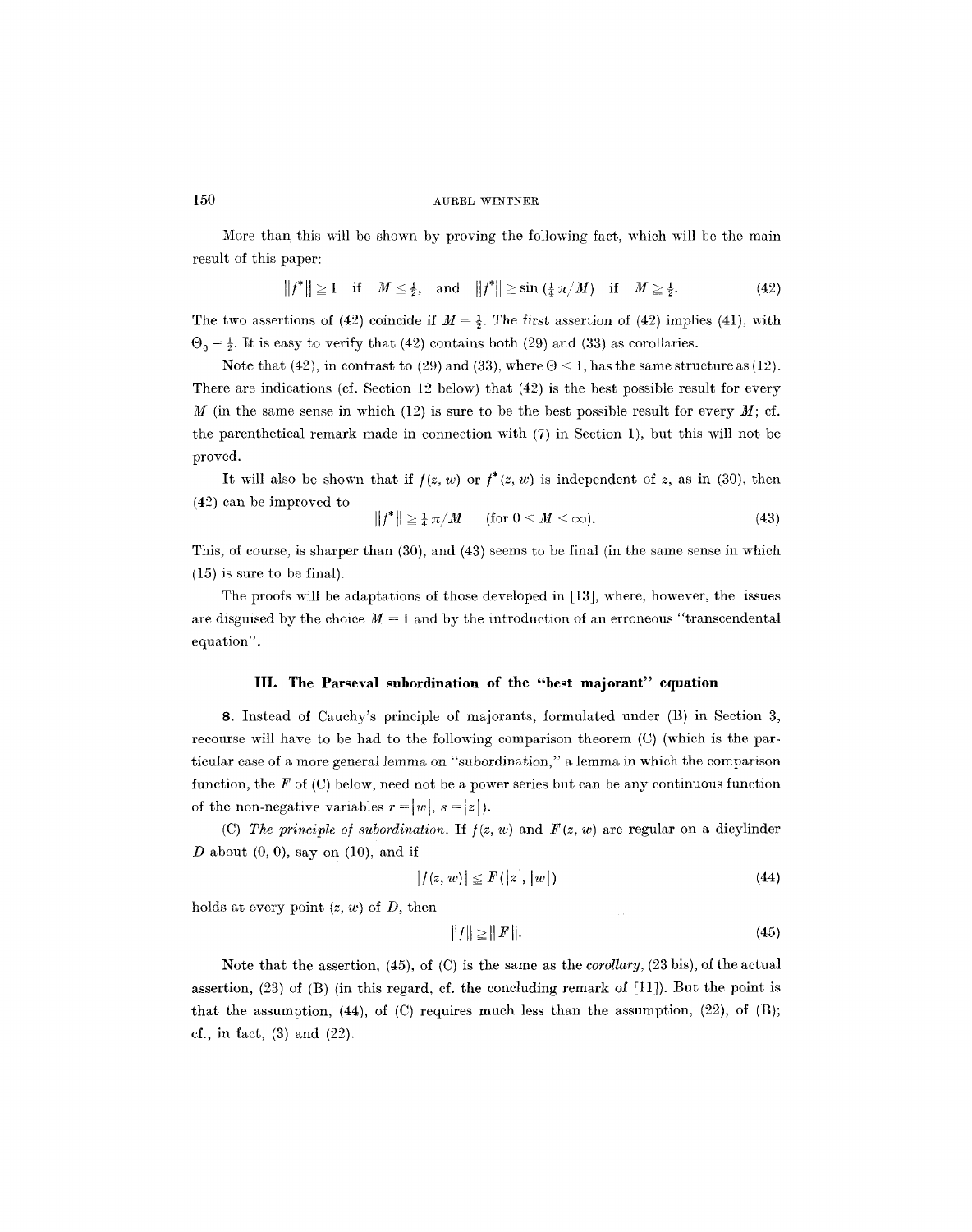As pointed out in [11], the truth of (C) can be read off from methods of proof customary in the (local) existence proofs for the initial value problem of ordinary differential equations in the *real* field. In a slightly different version, and with a more elaborate proof, the assertion of  $(C)$  (and more) is contained in a note of Nakano  $([5];$  ef. [4], p. 170). A direct proof of (C) (and of much more) was based in [12] on the method of successive approximations.

In what follows,  $(C)$  will be needed only in the particular case in which the  $f$  of  $(C)$ is an  $f^*$ ; ef. (3) and (8). Clearly, (C) then reduces to the following assertion (C bis):

(C bis) If  $f(z, w)$  and  $g(z, w)$  are regular on D, and if

$$
f^*(r, s) \leq g(r, s) \tag{46}
$$

*holds on the square* 

$$
0 \le r < 1, \qquad 0 \le s < 1 \tag{47}
$$

*(which, if*  $r = |z|$  *and*  $s = |w|$ *, corresponds to the dicylinder* (10)), *then* 

$$
||f^*|| \ge ||g||. \tag{48}
$$

Needless to say, (46) implies that  $g(r, s) \ge 0$  on (47).

9. In order to deduce (42) from (C bis), suppose that  $f(z, w)$  is regular on D and satisfies (11) (for a fixed  $M$ ). Then it follows from (3) and (10) that, by virtue of Parseval's relation (or just of Bessels's inequality), the sum of all squares  $|c_{mn}|^2$  does not exceed  $M^2$ . Hence it is seen from (8) and (47) that, in view of Schwarz' inequality, condition (46) is satisfied by

$$
g(r,s) = M \left( \sum_{m=0}^{\infty} \sum_{n=0}^{\infty} r^{2m} s^{2n} \right) = M / (1 - r^2)^{\frac{1}{2}} (1 - s^2)^{\frac{1}{2}}.
$$
 (49)

It follows therefore from (48) that (42) will be proved if it is shown that (42) is true when  $||f||$  is read in place of  $||f^*||$ , that is, if (19) is replaced by

$$
dw/dz = g(z, w) \qquad w(0) = 0,
$$
\n(50)

where 
$$
g(z, w) = M/(1-z^2)^{\frac{1}{2}}(1-w^2)^{\frac{1}{2}}
$$
 (51)

on D.

Incidentally,

$$
b_{mn} \ge 0 \tag{52}
$$

if 
$$
g(z, w) = \sum_{m=0}^{\infty} \sum_{n=0}^{\infty} b_{mn} w^m z^n.
$$
 (53)

In fact, it is clear from (51) and (53), that, if

$$
(1-s^2)^{-\frac{1}{2}} = \sum_{k=0}^{\infty} \beta_k s^{2k}
$$
 (54)

then  $b_{mn}$  is  $M \beta_{\frac{1}{2}m} \beta_{\frac{1}{2}n}$  or 0 according as m and n are even or not. Since  $M>0$ , and since (54), being equivalent to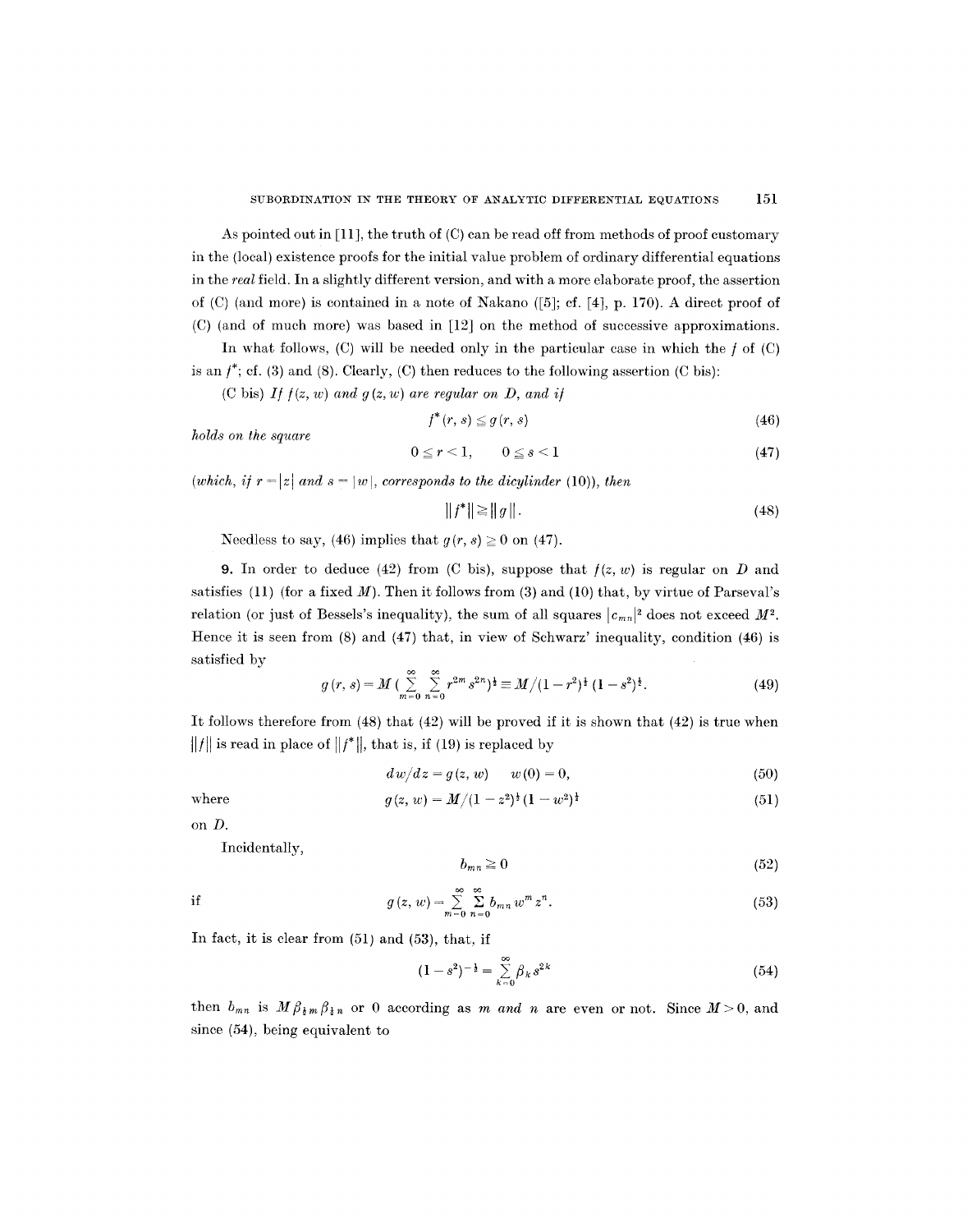$$
\beta_k = \prod_{j=1}^k (2j-1)/(2j) \qquad (\beta_0 = 1), \tag{55}
$$

implies that  $\beta_k > 0$ , the assertion (52) follows. But it is clear from the comments made on (C) in Section 7 that (52) will be irrelevant, since, even though (52) happens to be true, it is *not* true that the assumption, (22), of (B) becomes satisfied by  $C_{mn} = b_{mn}$ .

This is precisely the reason why (C bis) will, whereas (B) cannot possibly, lead to the proof of anything like  $(42)$ . Correspondingly, the best that  $(B)$ , when combined with  $(A)$ , could supply was Cauchy's majorant, the case

$$
g(z, w) = M/(1-z) (1-w)
$$

of (50); cf. Section 3. But the point is that, at every point  $(z, w) = (r, s) \pm (0, 0)$  of (47), this g of Cauchy is *greater* than the g assigned by (51) (in fact, the greater the closer is  $(r, s)$  to the common singularity at  $(r, s) = (1, 1)$ .

10. The only use to which (52) will be put will be a slight (and actually unnecessary) simplification of the discussion of the solution  $w(z)$  of (51). The simplification consists of the following circumstance:

If (5) is the solution of (50) (for small  $|z|$ ), and if both (53) and (5) are inserted in (50), then comparison of like powers of z shows that  $a_n \ge 0$  holds by virtue of (52). But  $a_n \ge 0$ is known to imply (Vivanti-Pringsheim; cf. [2], pp. 72-73) that, since  $||g||$  denotes the radius of convergence of (5), the function  $w(z)$  must become singular at  $z=||g||$  (if  $||g|| < \infty$ ). Hence, instead of discussing the case (51) of (50) on the dicylinder (10), it is sufficient to discuss

$$
ds/dr = M/(1 - r^2)^{\frac{1}{2}}(1 - s^2)^{\frac{1}{2}}, \quad s(0) = 0 \tag{56}
$$

on the square (47). But this will readily lead to the following determination (instead of just an estimate) of the value of  $||g||$ :

 $||g||=1$  if  $M \leq \frac{1}{2}$ , and  $||g||=\sin(\frac{1}{4}\pi/M)$  if  $M>\frac{1}{2}$ . (57)

In view of (48), this will prove more than what is needed for the completion of the proof of (42).

Whether  $t = r$  or  $t = s$ , let arc sin t, where  $0 \le t < 1$ , denote the determination satisfying  $0 \leq \arcsin t < \frac{1}{2} \pi$ . Then, since the square roots in (56) refer to their positive determinations, two quadratures show that the (differentiable) solution  $s = s(r)$  of (56) (as far as it exists for  $r \ge 0$ ) is given by

$$
h(s) = 2 M \text{ arc } \sin r,
$$
 (58)

where  $h(s)$  denotes the integral of  $2(1-t^2)^{\frac{1}{2}}$  over  $0 \le t \le s \le 1$ , that is,

$$
h(s) = s(1 - s^2)^{\frac{1}{2}} + \text{arc sin } s. \tag{59}
$$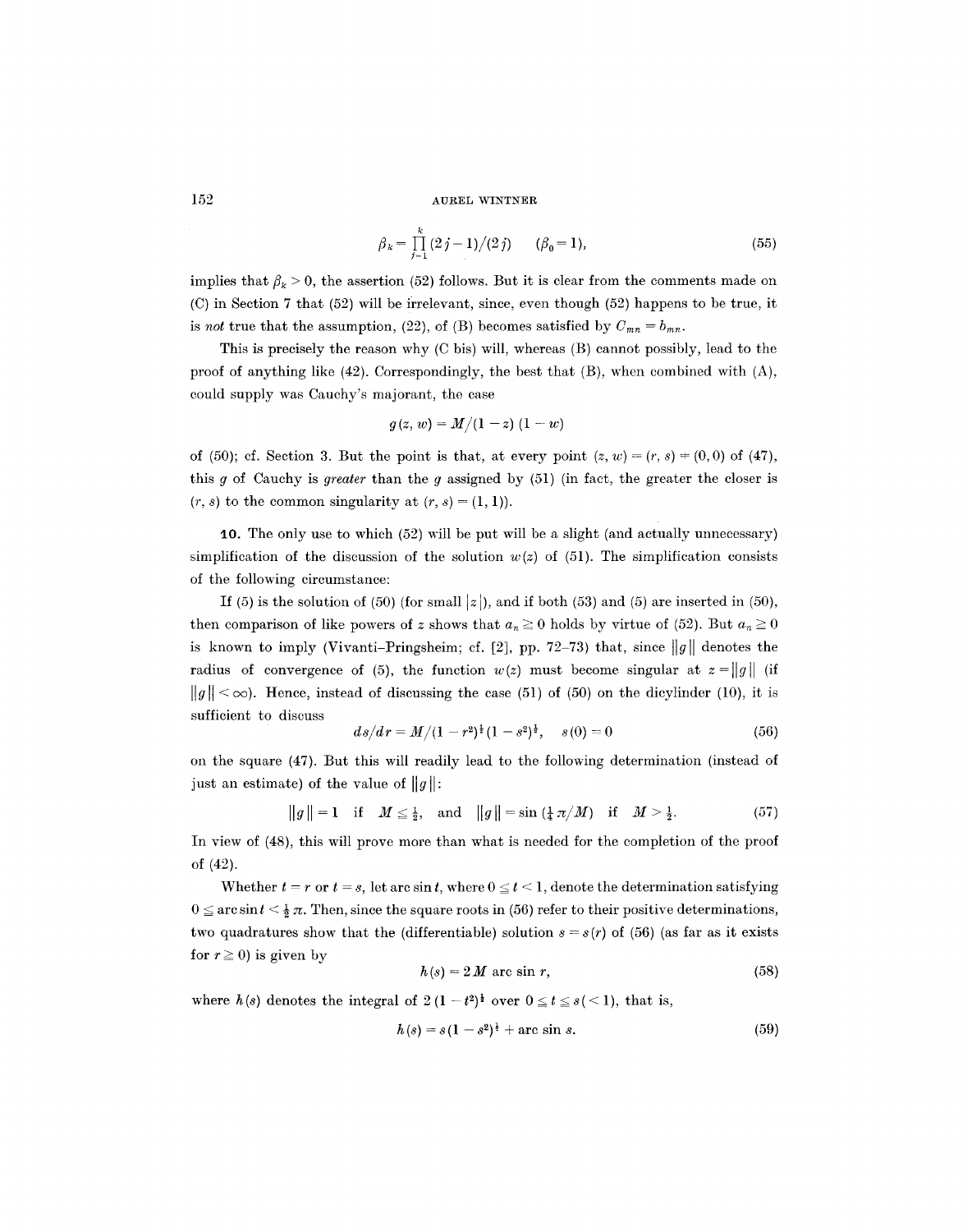But (59), where  $0 \leq s \leq 1$ , is positive and increasing for  $0 \leq s \leq 1$  (the derivative of (59) is  $2(1-s^2)^{\frac{1}{2}} > 0$ ). Since (59) also shows that  $h(0) = 0$  and  $h(1-0) = \frac{1}{2}\pi$ , it follows that (59) defines a one-to-one (continuous) correspondence between  $0 \le s \le 1$  and  $0 \le h \le \frac{1}{2} \pi$ .

For every  $M > 0$ , let  $M_0$  be defined by the property that  $0 \le r \le M_0$  is the greatest r-interval on which the solution  $s = s(r)$  of (56), where  $r \ge 0$ , exists (as a differentiable function). It is clear from (56) that  $s(r)$  is positive and increasing on the interval  $0 \le r \le M_0$ (while  $s(0) = 0$ ), and that the value of  $M_0$  can also be characterized by the following condition:  $1 > s(r) \rightarrow 1$  if  $0 \le r \rightarrow M_0$ . If this is compared with (58) and with that property of  $h(s)$  which was pointed out at the end of the preceding paragraph, then it is seen that, for every  $M > 0$ , the value of  $M_0$  is given by the alternative condition which results if  $M_0$  is read in place of ||g|| in (57).

For the sake of clarity, let the function (51) be now denoted by  $g_M(z, w)$ . Thus  $||g_M||$ is the radius of the greatest circle (about  $z = 0$ ) within which the solution  $w(z) = w<sub>M</sub>(z)$ of the case  $g = g_M$  of (50) is regular. It follows therefore from the fact which, just before the introduction of (56), was concluded from  $a_n \ge 0$ , that the number  $||g_M||$  is precisely the number  $M_0$ , defined at the beginning of the preceding paragraph. Consequently, the truth of (57) for  $||g|| = ||g_M||$  follows from the alternative representation of  $M_0$ , found at the end of the preceding paragraph.

11. This completes the proof of  $(42)$ , where  $f = f(z, w)$ . The proof of  $(43)$ , where  $f = f(w)$ , requires only slight alterations in the proof of (42).

First, it is clear that (46) and (49) now reduce to  $f^*(r) \leq g(r)$  and

$$
g\left(r\right)\!=\!M\,(\sum_{m=0}^{\infty}r^{2m})^{\frac{1}{2}}\!\equiv M/(1-r^2)^{\frac{1}{2}}
$$

respectively. Hence the case (51) of (50) reduces to the case  $g(z, w) = g^M(w)$  of (50), where  $g^M = M/(1 - w^2)^{\frac{1}{2}}$ , and (48) shows that (43) (and more) will be proved if it is verified that

$$
||g^M|| = \frac{1}{4} \pi / M. \tag{60}
$$

Next, instead of the case  $g(z, w) = g<sup>M</sup>(z)$  of (50) on (10), it is sufficient to discuss the initial value problem

$$
ds/dr = M/(1 - s^2)^{\frac{1}{2}}, \quad s(0) = 0 \tag{61}
$$

on (47). In fact, the possibility of this reduction follows, via the possibility of the coefficients,  $(55)$ , of  $(54)$ , in the same way as the reduction of  $(50)$ - $(51)$  to  $(56)$  did.

Clearly, the solution  $s = s(r)$  of (61) is given by

$$
h(s) = 2Mr, \tag{62}
$$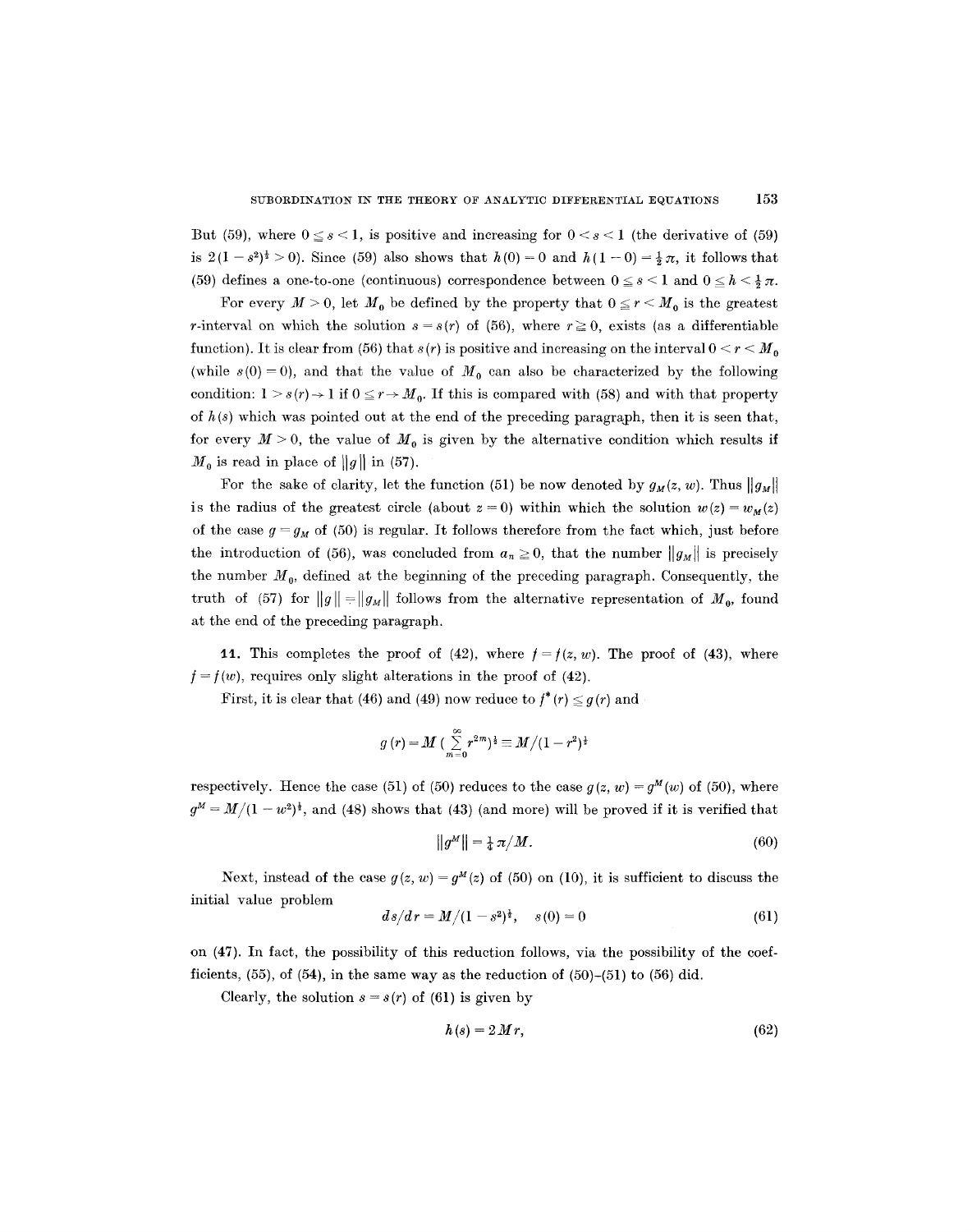if  $h(s)$  is defined, as before, by (59). This means that (58) must now be replaced by (62). But if  $M^0$  is defined, with reference to (61), in the same way in which  $M_0$  was defined with reference to (56), then, on the one hand,

$$
M^0 = ||g^M|| \tag{63}
$$

(cf. the end of Section 10) and, on the other hand,  $M^0$  is characterized by the property that  $1 > s \rightarrow 1$  if  $0 \le r \rightarrow M^0$ , where  $s = s(r)$  is the solution of (61). Clearly, this characterization of  $M^0$ , when compared with (62) and with the monotony of the function of (59) on  $0 \le s < 1$ , can be re-stated as follows:  $2Mr \rightarrow h(1-0)$  as  $r \rightarrow M^0 - 0$ .

Since (59) shows that  $h(1-0) = \frac{1}{2}\pi$ , this means that  $2M = \frac{1}{2}\pi/M_0$ . In view of (63), this proves (60). Finally, (43) follows from (60) and (48), where  $q = q^M$ .

12. There remains to he decided whether or not the universal limitations (42), (43) of  $||f^*||$  are final; final in the sense that, when nothing more than a fixed value M of the norm (11) of f is given, then, for this value of M, the limitation of  $||f^*||$  which is supplied by (42) or (43) cannot be improved in terms of *absolute constants* (which, however, could depend on  $M$ ).

Since (42) refers to any  $f = f(z, w)$  but (43) only to the particular type  $f = f(w)$ , and since  $0 \le \sin \alpha \le \alpha$  if  $0 \le \alpha \le \frac{1}{2} \pi$ , it is clear that, in the sense just specified, (42) must be final (for a given  $M$ ) if (43) is final (for the same  $M$ ). But there is an indication that (43) *is* final (for any given M).

The indication results if, on the one hand,  $(54)$  and  $(55)$  are taken into account in  $(61)$ and, on the other hand, the resulting partial sums (which are the polynomials

$$
\sum_{k=0}^{n} \beta_k t^k, \quad \text{cf. (55),} \tag{64}
$$

if  $M = 1$  and  $t = s^2$  occur in Landau's determination of the extremal functions of his "coefficient problem"; cf.  $[2]$ , pp. 26–28. In fact, it is precisely  $(61)$  that led, via  $(60)$ , to (43). The suspected connection could perhaps be established by using, instead of Landau's own approach alone, a fact discovered by Schur [7], pp. 122-124; he embedded Landau's result into a general theory, from which he was able to conclude that the (rational) functions which are the solutions of Landau's extremal problem are (finite) Jacobi-Jensen products.

13. It was mentioned in Section 2 that, although the universal constants  $(= 1)$ which occur in (12) and (15) are final for every fixed  $M$  (cf. the parenthetical remark made in connection with (7) in Section 1), both (12) and (15) can be improved (in another sense), since both (13) and (16) are true. It turns out that (42) and (43) can be improved similarly.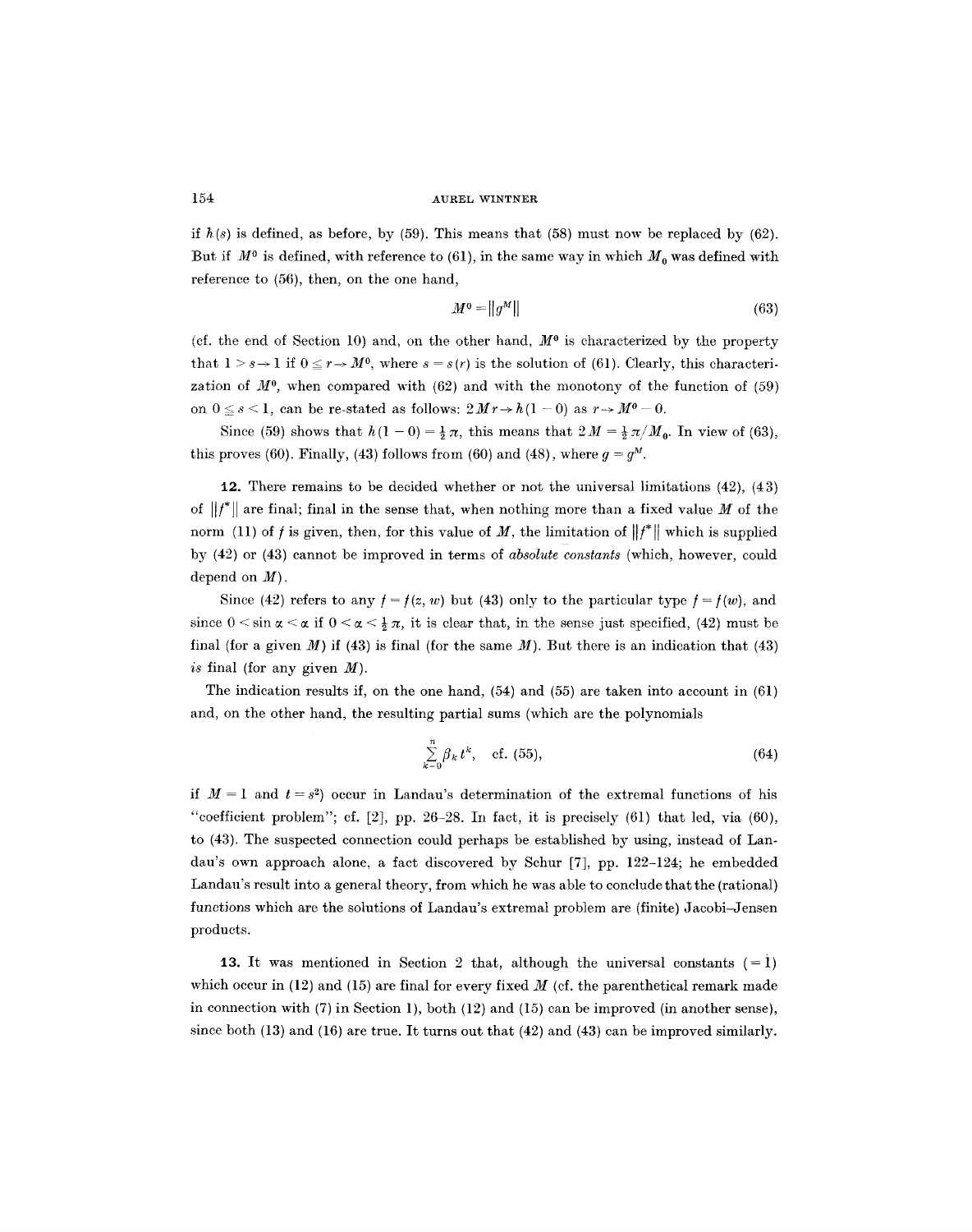It will be sufficient to consider the case of (43), since it will be clear that the proof applies to the case of (42) also. In the ease of (43), the improvement in question states that the sign of equality cannot hold (for any  $M$ ) in (43); so that

$$
||f^*|| > \frac{1}{4} \pi / M \qquad \text{(for } 0 < M < \infty\text{)}.
$$
\n(65)

This can be seen as follows:

If  $f(w) = \sum_{n=0}^{\infty} c_n w^n$ , hence  $f^*(w) = \sum_{n=0}^{\infty} |c_n| w^n$  as well, is convergent for  $|w| \leq 1$ , and if  $|f(w)| \leq M$  for  $|w| < 1$ , then, according to Hardy, two *different* statements can be made on  $f^*(s)$ , where  $s = |w| < 1$ :

$$
f^*(s) \le M/(1-s^2)^{\frac{1}{2}} \quad \text{for } 0 \le s < 1 \tag{66}
$$

*and* 

$$
f^*(s) = \varepsilon(s)/(1-s^2)^{\frac{1}{2}}, \quad \text{where} \quad \lim_{s \to 1} \varepsilon(s) = 0 \tag{67}
$$

(cf.  $[1]$ ; in  $[2]$ , pp. 31-32, just (67) is reproduced explicitly, whereas (66) is between the lines of the proof). But only the straightforward inequality (66) (Parseval, Schwarz) was used, via  $(61)$  and  $(60)$ , in the proof of  $(43)$ . If  $(67)$ , too, is used, then it is clear that the proof (43) leads to (65).

Hardy [1] refers to an example of Fabry, and gives another example, to the effect that (66)-(67) cannot be improved. But as the situation is somewhat involved in those examples, I could not decide whether the same examples also prove that (43) is final (in the sense specified at the beginning of Section 12 above).

# **References**

- [1]. G. H. HARDY, A theorem concerning Taylor's series. *Quarterly Journal of Mathematics*, 44 (1913), 147-160.
- [2]. E. LANDAU, *Darstellung und Begründung einiger neuerer Ergebnisse der Funktionentheorie*, 2nd ed. (1929).
- [3]. E. LINDELOF, Ddmonstration 616mentaire de l'existence des fonetions implicites. *Bulletir~ des Sciences Mathdmatiques,* ser. 2, 23 (1899), part I, 68-75.
- [4]. M. MÜLLER, Über den Konvergenzbereich des Verfahrens der schrittweisen Näherungen bei gewöhnlichen Differentialgleichungen. *Mathematische Zeitschrift*, 41 (1936), 163-175.
- [5]. H. NAKANO, Über den Konvergenzradius der Lösung einer Differentialgleichung  $dy/dx =$  $f(x, y)$ . Proceedings of the Imperial Academy of Japan, 8 (1932), 29-31.
- [6]. P. PAINLEVÉ, Sur le calcul des intégrales d'un système différentiel par la méthode de Cauchy-Lipschitz. *Bulletin de la Société Mathématique de France*, 27 (1899), 149-152.
- [7]. I. SCHUR, Über Potenzreihen, die im Innern des Einheitskreises beschränkt sind. *Journal für die reine und angewandte Mathematik*, 147 (1917), 205-232, and 148 (1918), 122- 145.